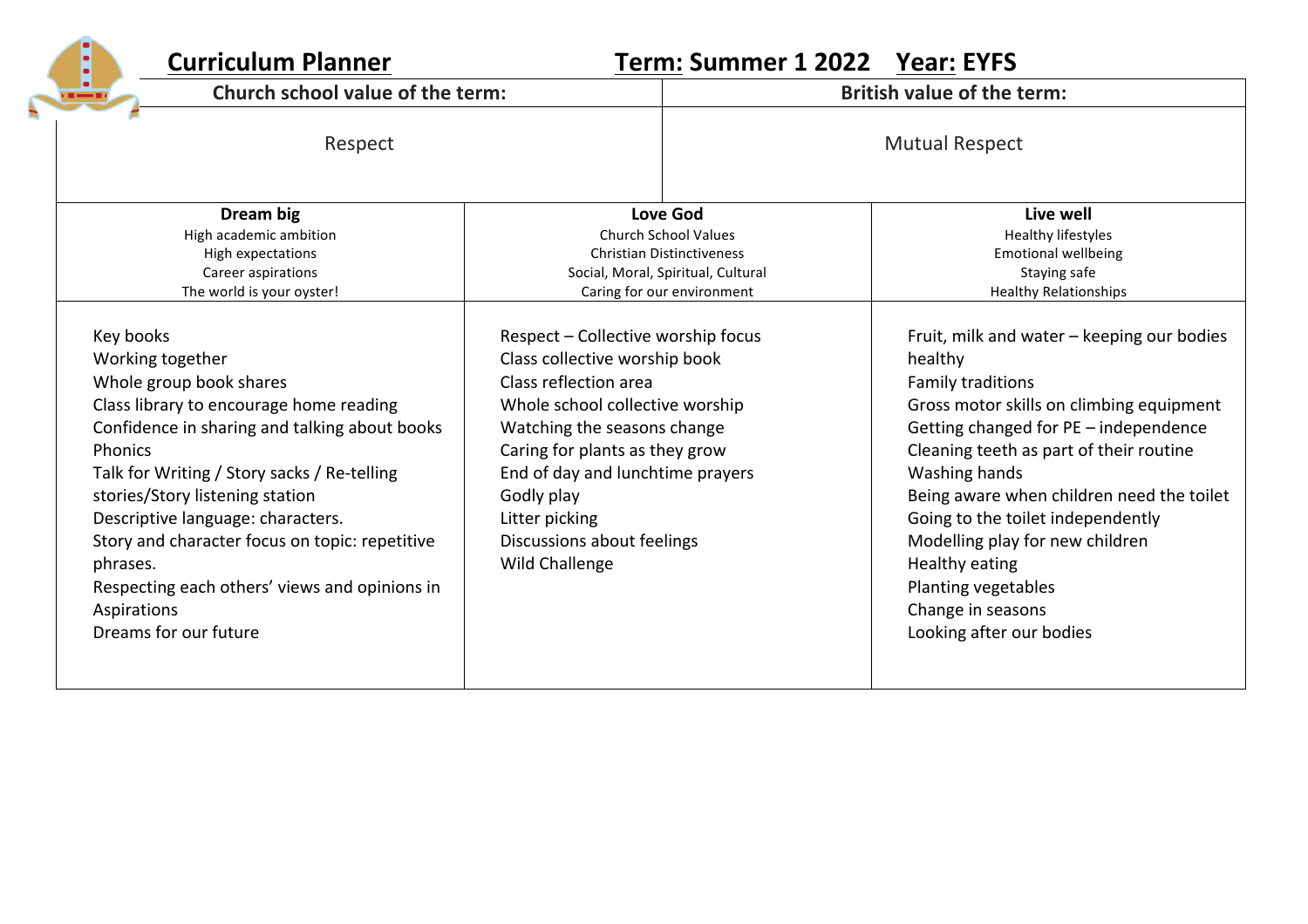## **Traditional tales!**

|                                                         | <b>Communication and language</b>                       | <b>Physical development</b>                                  | <b>Personal, social and emotional development</b> |
|---------------------------------------------------------|---------------------------------------------------------|--------------------------------------------------------------|---------------------------------------------------|
| Nursery use Elklan activities to support children's     |                                                         | See pre-writing skills progression document for details of   |                                                   |
| understanding and verbal reasoning.                     |                                                         | how we support children's fine motor development and         | <b>Nursery New children throughout the year</b>   |
|                                                         | <b>Nursery and Reception use Wellcomm to support</b>    | early writing skills. Develop the overall body strength, co- | Settling in / Building relationships / Social     |
|                                                         | children with English as an Additional Language.        | ordination, balance and agility needed to support future     | <b>interactions</b>                               |
|                                                         | <b>Reception</b> use Wellcomm as an early language      | gross motor activities.                                      |                                                   |
|                                                         | intervention                                            |                                                              |                                                   |
|                                                         | All adults model good spoken English and develop        | Develop the small motor skills so that they can use a        |                                                   |
| children's vocabulary through the use of quality texts, |                                                         | range of tools, competently, safely and confidently.         |                                                   |
|                                                         | discussions and modelling.                              | Develop core muscle strength to achieve a good posture       |                                                   |
|                                                         | Modelling - Adults model one word to convey need eg     | when sitting at a table or on the floor.                     |                                                   |
|                                                         | drink; they then add a word on eg more drink, drink     |                                                              |                                                   |
|                                                         | please; extending the sentence at the pace of the child |                                                              |                                                   |
|                                                         | eg can I have a drink please until the child is able to |                                                              |                                                   |
|                                                         | communicate need.                                       |                                                              |                                                   |
|                                                         | Develop repertoire of songs Listening to stories        | Gross motor - develop ball skills                            | Healthy bodies                                    |
|                                                         | retaining key vocabulary.                               | Remembering sequences of movements                           | Healthy minds                                     |
|                                                         | Retell stories - story structure, setting ad            | <b>Negotiation space</b>                                     | Awareness of others feelings                      |
|                                                         | characters.                                             | <b>Fine motor</b>                                            | Support to initiate play and keep it going.       |
|                                                         | Talk for writing - support to use connectives -         | Mark making focus -zigzag                                    | Develop confidence in new situations.             |
|                                                         | Once upon a time, first, next, then and finally.        | Consistent and comfortable grip of pencil                    | Resolve conflict                                  |
| Nursery                                                 | Narrative in talk during play                           | Letter formation                                             | Aware of others feelings                          |
|                                                         | Ask questions -                                         | Control of scissors                                          |                                                   |
|                                                         | Understand why questions                                | Independently eat with a knife and fork                      |                                                   |
|                                                         | Talking in front of others                              | Safe use of equipment                                        |                                                   |
|                                                         | Use talk to organize themselves.                        | Healthy choices about food and drink.                        |                                                   |
|                                                         | Ask who what when how questions                         | Working as a team. Playing games.                            |                                                   |
|                                                         |                                                         | Tooth brush awareness                                        |                                                   |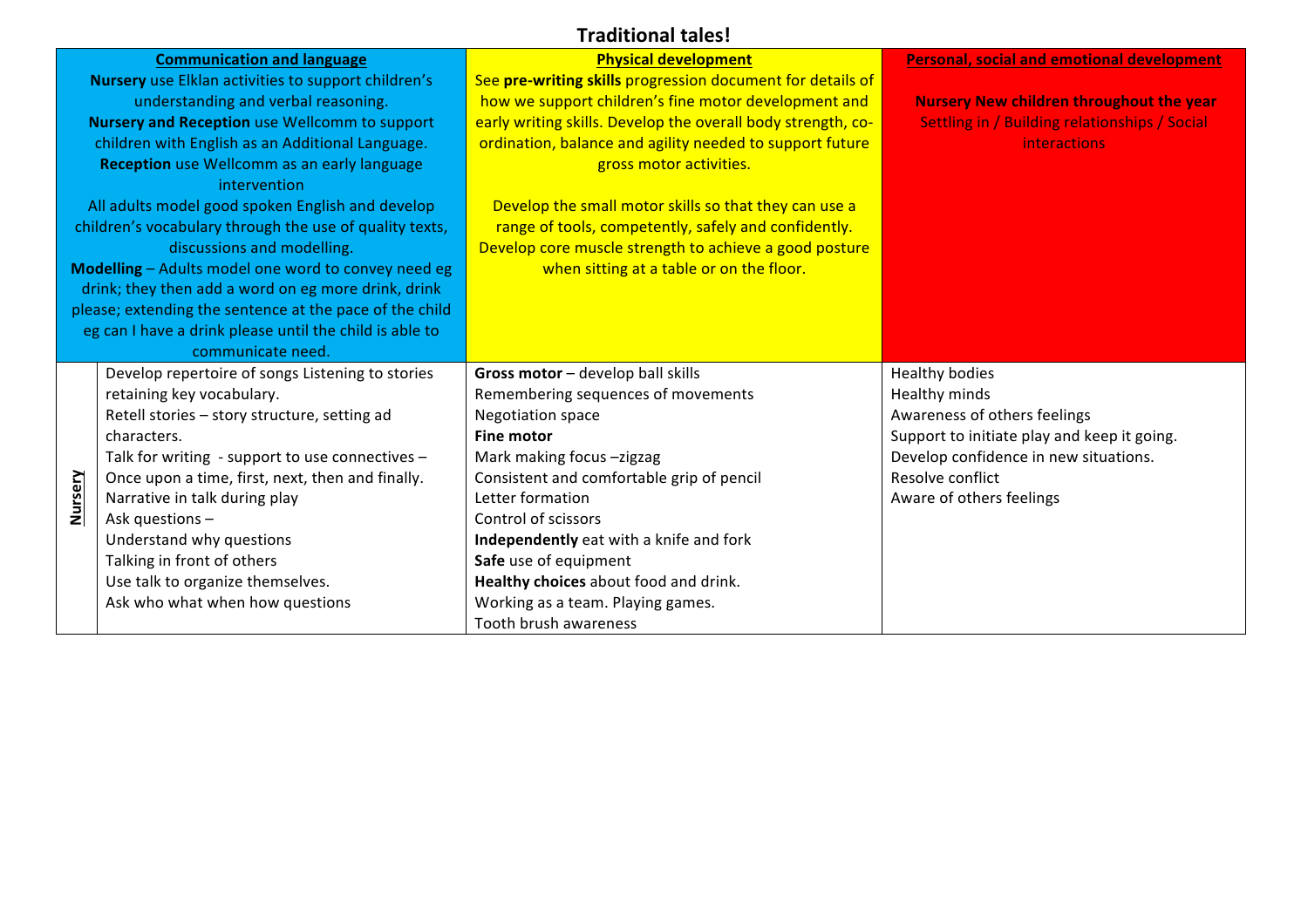|           | Retell stories                     | Co-operation and solve problems                             | Talking about relationships         |
|-----------|------------------------------------|-------------------------------------------------------------|-------------------------------------|
|           | Talk for writing                   | Organise and match various items, images, colours and       | Resolve conflict                    |
|           | Story language                     | symbols.                                                    | Form positive attachments to adults |
|           | Know different features of a text  | Work with a partner to listen, share ideas, question and    | Express feelings and needs          |
|           | Engage in conversation with others | choose.                                                     |                                     |
|           |                                    | Collect, distinguish and differentiate colours and create a |                                     |
|           |                                    | shape as a team.                                            |                                     |
|           |                                    | Move confidently and cooperatively in space. Travel in a    |                                     |
|           |                                    | range of ways.                                              |                                     |
|           |                                    | Gross Motor-                                                |                                     |
|           |                                    | Use climbing equipment safely and competently.              |                                     |
|           |                                    | Negotiate space effectively                                 |                                     |
|           |                                    | <b>Fine Motor-</b>                                          |                                     |
|           |                                    | Use a dominant hand                                         |                                     |
|           |                                    | Begin to form recognisable letters.                         |                                     |
|           |                                    | Use a pencil effectively.                                   |                                     |
|           |                                    | Form recognisable letters.                                  |                                     |
|           |                                    | Begin to use scissors effectively.                          |                                     |
| Reception |                                    | Independently-                                              |                                     |
|           |                                    | Attend to toileting needs                                   |                                     |
|           |                                    | Wash hands independently                                    |                                     |
|           |                                    | Brush teeth, use the toilet and wash hands                  |                                     |
|           |                                    | independently.                                              |                                     |
|           |                                    | Healthy choices -                                           |                                     |
|           |                                    | Start to think about healthy food choices, exercise and     |                                     |
|           |                                    | hygiene can contribute to good health                       |                                     |
|           |                                    |                                                             |                                     |
|           |                                    |                                                             |                                     |
|           |                                    |                                                             |                                     |
|           |                                    |                                                             |                                     |
|           |                                    |                                                             |                                     |
|           |                                    |                                                             |                                     |
|           |                                    |                                                             |                                     |
|           |                                    |                                                             |                                     |
|           |                                    |                                                             |                                     |
|           |                                    |                                                             |                                     |
|           |                                    |                                                             |                                     |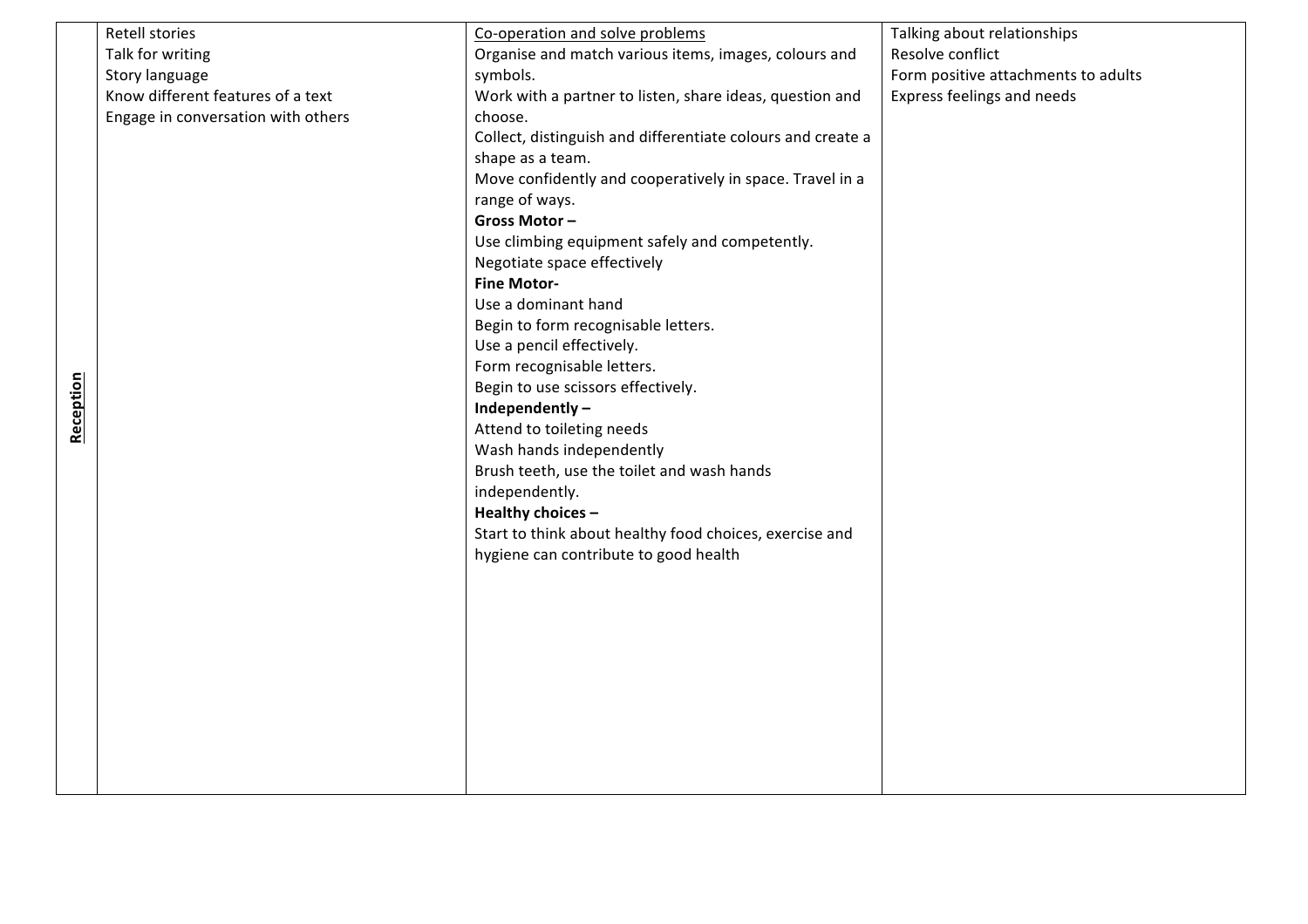|           | <b>Literacy</b>                                                                                                                                                                                                                                                                                                                                                                                                                                                                                                                                                                                                                              | <b>Mathematics</b>                                                                                                                                                                                                                        | <b>Understanding the World / People and</b>                                                                                                                                                                                                                                                                                                                                   |
|-----------|----------------------------------------------------------------------------------------------------------------------------------------------------------------------------------------------------------------------------------------------------------------------------------------------------------------------------------------------------------------------------------------------------------------------------------------------------------------------------------------------------------------------------------------------------------------------------------------------------------------------------------------------|-------------------------------------------------------------------------------------------------------------------------------------------------------------------------------------------------------------------------------------------|-------------------------------------------------------------------------------------------------------------------------------------------------------------------------------------------------------------------------------------------------------------------------------------------------------------------------------------------------------------------------------|
|           | Reception follow Ruth Miskin's Read, Write inc as our                                                                                                                                                                                                                                                                                                                                                                                                                                                                                                                                                                                        |                                                                                                                                                                                                                                           | communities                                                                                                                                                                                                                                                                                                                                                                   |
|           | systematic synthetic phonics programme.                                                                                                                                                                                                                                                                                                                                                                                                                                                                                                                                                                                                      |                                                                                                                                                                                                                                           |                                                                                                                                                                                                                                                                                                                                                                               |
| Nursery   | Collaborative story maps - events and characters<br>Book corner<br>Daily story time<br>Talk for writing - Collaborative story maps<br>Poems and extend rhymes<br>Rhyming books<br>Alliteration in stories<br>Weekly book focus - extended conversations and<br>extending vocabulary.<br>Book/title/cover<br>RWI pictures linked to sounds<br>Oral blending games/words in routines.<br>Compare characters<br>Write some sounds accurately.<br>Independent marks for a purpose eg. Shopping<br>lists in the role play.<br>Confidently talking about marks<br>'The Gingerbread Man'<br>'The Tiger who came to Tea'<br>'Little Red Riding Hood' | 2D and 3D shapes.<br>Sequences.<br>Size.<br>Length.<br>Weight and Capacity.<br>Review of previously taught concepts.<br>Positional Language.<br>Problem solving<br>On the Launch pad<br>The Crayons books of numbers<br>Goodnight numbers | Extend vocabulary to describe what they see.<br>Changes and differences in materials.<br>Different environment and people.<br>Looking after the environment<br>Observe Seasonal changes<br>How things work<br>Forces<br>Maps linked to stories or familiar places.<br>Identifying feature in local area - shop, school,<br>home, park, fire station, football stadium, church |
| Reception | Talk for writing - story sequencing<br><b>Extending sentence</b><br>Spelling familiar words<br>Use learnt words and phrases to discuss stories<br>and during role play Goldilocks and the Three<br>bears<br>Where's my teddy Story boards<br>Writing rhyme<br><b>Extended writing</b><br>Capital letters/full stops<br>The gingerbread man<br>Little red riding hood<br>Little red                                                                                                                                                                                                                                                           | 20 and beyond<br>10 frames<br>Estimating<br>Ordering numbers to 20<br>Tangrams<br>More (adding)<br>Take away<br>First, then, now<br>Making shapes<br>Doubling<br>Sharing<br>Even/odd                                                      | Different environments<br><b>Book settings</b><br>RE: Why is the word God so important to<br>Christians (creation)                                                                                                                                                                                                                                                            |